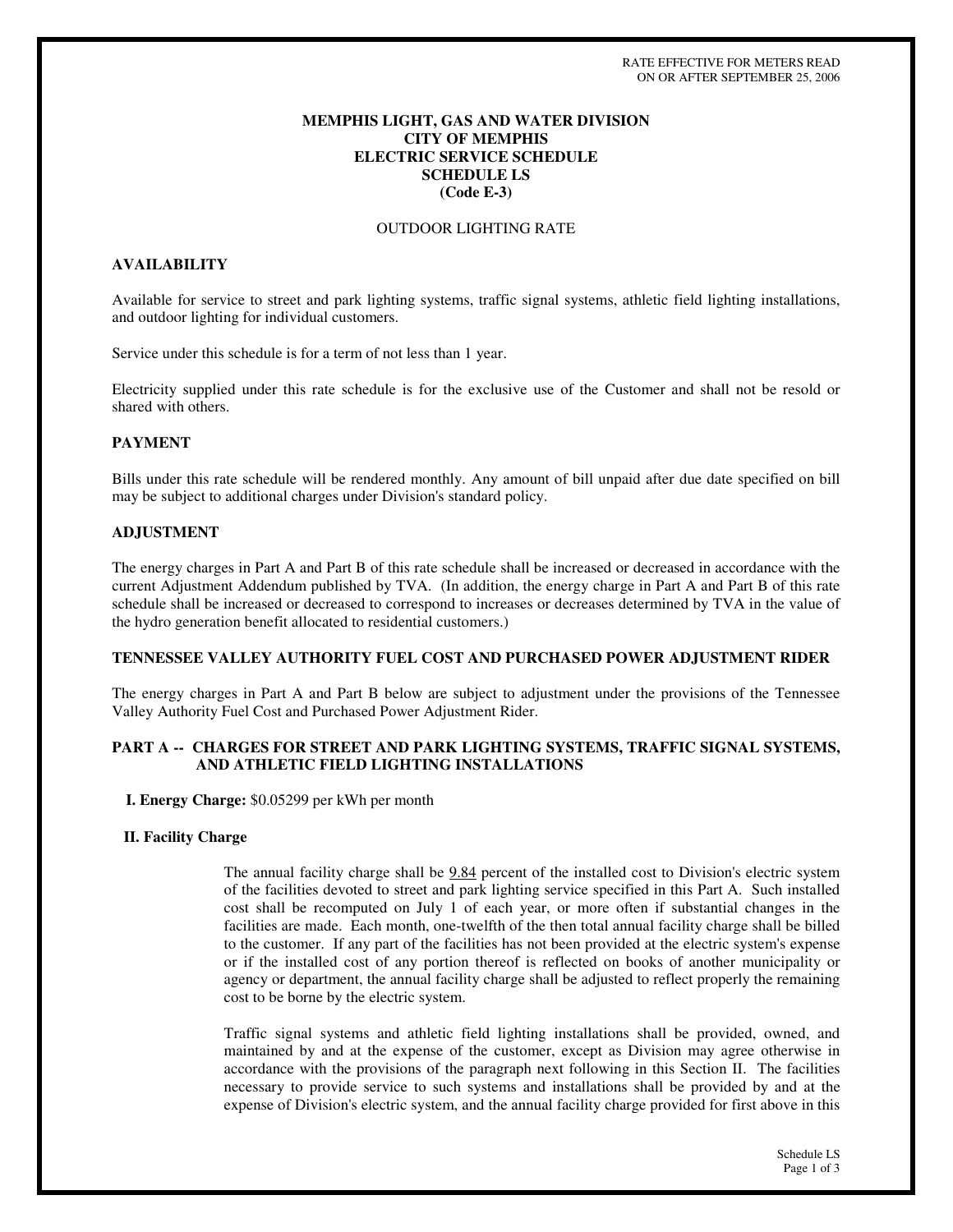Section II shall apply to the installed cost of such facilities.

When so authorized by policy duly adopted by Division's governing board, traffic signal systems and athletic field lighting installations may be provided, owned, and maintained by Division's electric system for the customer's benefit. In such cases Division may require reimbursement from the customer for a portion of the initial installed cost of any such system or installation and shall require payment by the customer of a facility charge sufficient to cover all of Division's costs (except reimbursed costs), including appropriate overheads, of providing, owning, and maintaining such system or installation; provided that, for athletic field lighting installations, such facility charge shall in no case be less than 12 percent per year of such costs. Said facility charge shall be in addition to the annual facility charge on the facilities necessary to provide service to such system or installation as provided for in the preceding paragraph. Replacement of lamps and related glassware for traffic signal systems and athletic field lighting installations provided under this paragraph shall be paid for under the provisions of paragraph A in Section IV.

**III. Customer Charge** -Traffic Signal Systems and Athletic Field Lighting Installations.

Division shall apply a uniform monthly customer charge of \$2.71 for service to each traffic signal system or athletic field lighting installation.

### **IV. Replacement of Lamps and Related Glassware** -Street and Park Lighting

Customer shall be billed and shall pay for replacements as provided in paragraph B below, which shall be applied to all service for street and park lighting.

A. Division shall bill the customer monthly for such replacements during each month at Division's cost of materials, including appropriate storeroom expense.

B. Division shall bill the customer monthly for one-twelfth of the amount by which Division's cost of materials, including appropriate storeroom expense, exceeds the product of 3 mills multiplied by the number of kilowatt-hours used for street and park lighting during the fiscal year immediately preceding the fiscal year in which such month occurs.

### **METERING**

For any billing month or part of such month in which the energy is not metered or for which a meter reading is found to be in error or a meter is found to have failed, the energy for billing purposes for that billing month or part of such month shall be computed from the rated capacity of the lamps (including ballast) plus 5 percent of such capacity to reflect secondary circuit losses, multiplied by the number of hours of use.

## **REVENUE AND COST REVIEW**

Division's costs of providing service under Part A of this rate schedule are subject to review at any time and from time to time to determine if Division's revenues from the charges being applied are sufficient to cover its costs. (Such costs, including applicable overheads, include, but are not limited to, those incurred in the operation and maintenance of the systems provided and those resulting from depreciation and payments for taxes, tax equivalents and interest.) If any such review discloses that revenues are either less or more than sufficient to cover said costs, Division shall revise the above facility charges so that revenues will be sufficient to cover said costs. Any such revision of the annual facility charge provided for first above in Section II of Part A of this rate schedule shall be by agreement between Division and TVA.